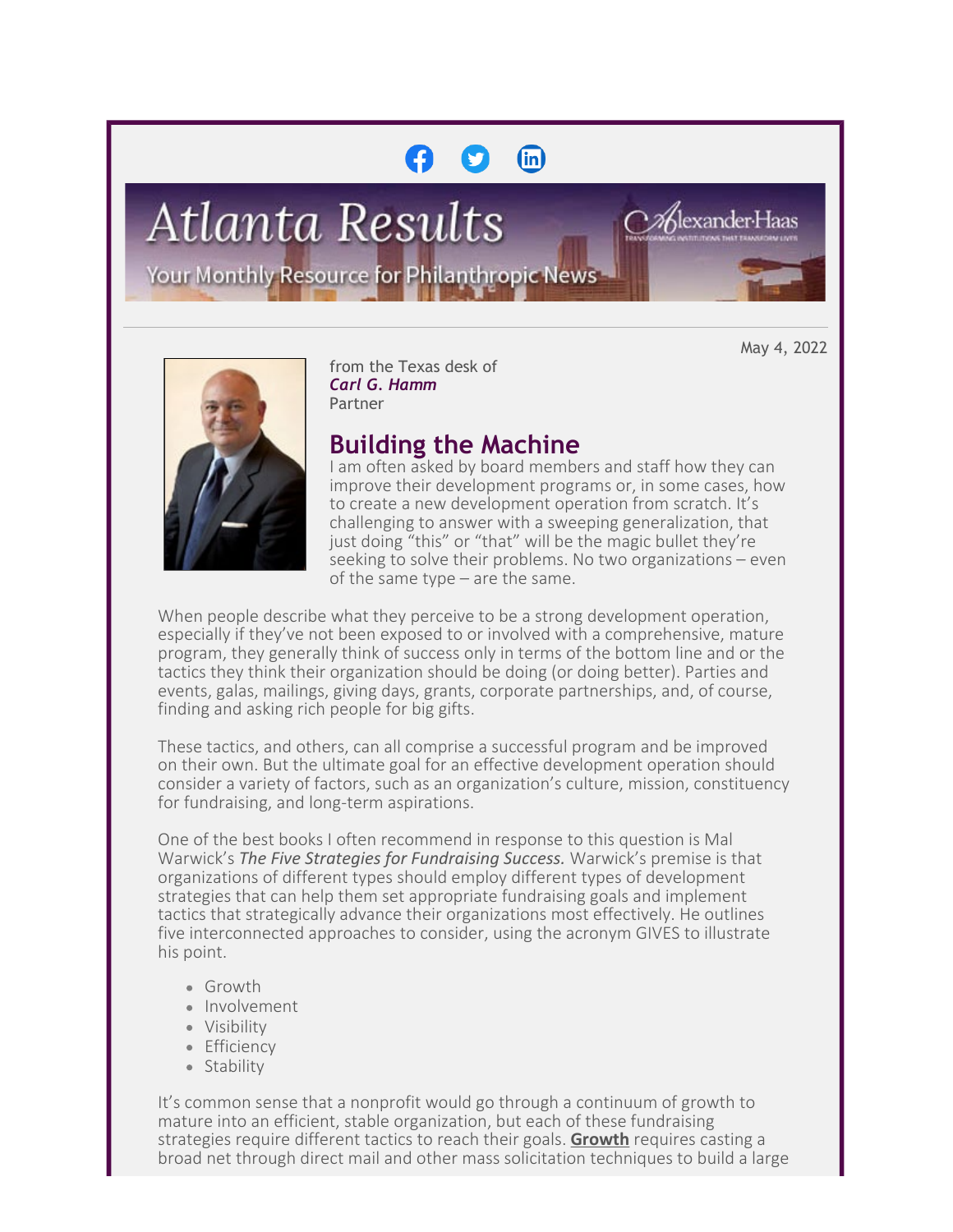base of supporters, while **Involvement** could include volunteer-led galas and events, runs, and other ways to involve a core group of supporters. **Visibility** might involve billboards, PSAs, advertising, or other methods to bring awareness to the organization's mission. In **Efficiency,** organizations are positioned to raise the most amount possible through the least expense required, usually through programs such as major gifts, capital campaigns, upper-level donor programs. A strategy of **Stability** relies heavily on planned giving, the creation and feeding of endowments, and similar long-term programs.

Whether seeking to improve their current operation or create a new program from the ground up, boards and staff should consider the organization's current state and fundraising program and determine which strategy and tactics would be most effective, both in the short and long terms. I think a strength of Warwick's book is his distinct, but not mutually exclusive, approaches to be considered at different stages of an organization's life and development, any of which could be the dominant approach for a short term or indefinitely. While we all may want to create fundraising nirvana overnight, he reminds us that there are building blocks that must occur before a development operation blossoms into a fully mature, stable program.

The best development programs are built on a disciplined, systematic approach with mutual agreement on the program's goals and long-term objectives. As you contemplate how to build and strengthen your organization's fundraising machine, we hope you will call on **Alexander Haas** if we can assist you in developing and implementing a strategy that will work best for you.

Until then, we wish you all the best for a restful and productive summer.

[Our Team](https://cl.exct.net/?qs=b19eb9ffc0b5df491fdd5968751598c76238d5c07b609ca02d734f49c449248cb681a6404cf5328f550cfcf90661fb94)

#### **Giving Increased the Last 3 Months of 2021 Over the Same Period in 2020**

Giving increased 2.7% during the last three months of 2021 compared with that same period in 2020, according to a new release of fundraising data. At the same time, the number of people who gave at the end of last year fell 5.7% from 2020 levels. The share of new donors went downhill, decreasing 15.1%. This is data just released in a new report by the Fundraising Effectiveness Project, a research collaboration between the Association of Fundraising Professionals and GivingTuesday,

Revenue held more or less steady from donors who contributed \$500 or more. On the other hand, dollars given by people who made gifts of \$100 or less during the last quarter of 2021 dropped 9.3%. Revenue from gifts of \$101 to \$499 also fell, 6.1%, from 2020 levels. Just 9.5% of all money raised during the last three months of 2021 came from donors who gave \$499 or less.

Among key findings:

- The share of donors who first contributed in 2020 and then gave again in 2021 grew 26.1% during the last quarter of the year. That's more than double the growth among those donors at the end of 2019.
- The number of donors who made a single donation during the last quarter of 2021 fell 5.9% from 2020 levels.
- Revenue from new donors fell 11.9% at the close of 2021. Among donors who made their first gift to a charity in 2020, however, gift revenue increased 17.7% during the last three months of 2021.
- The number of donors who contributed \$50,000 or more to a charity fell 3.3% during the last quarter of 2021. The number of people who made gifts between \$5,000 and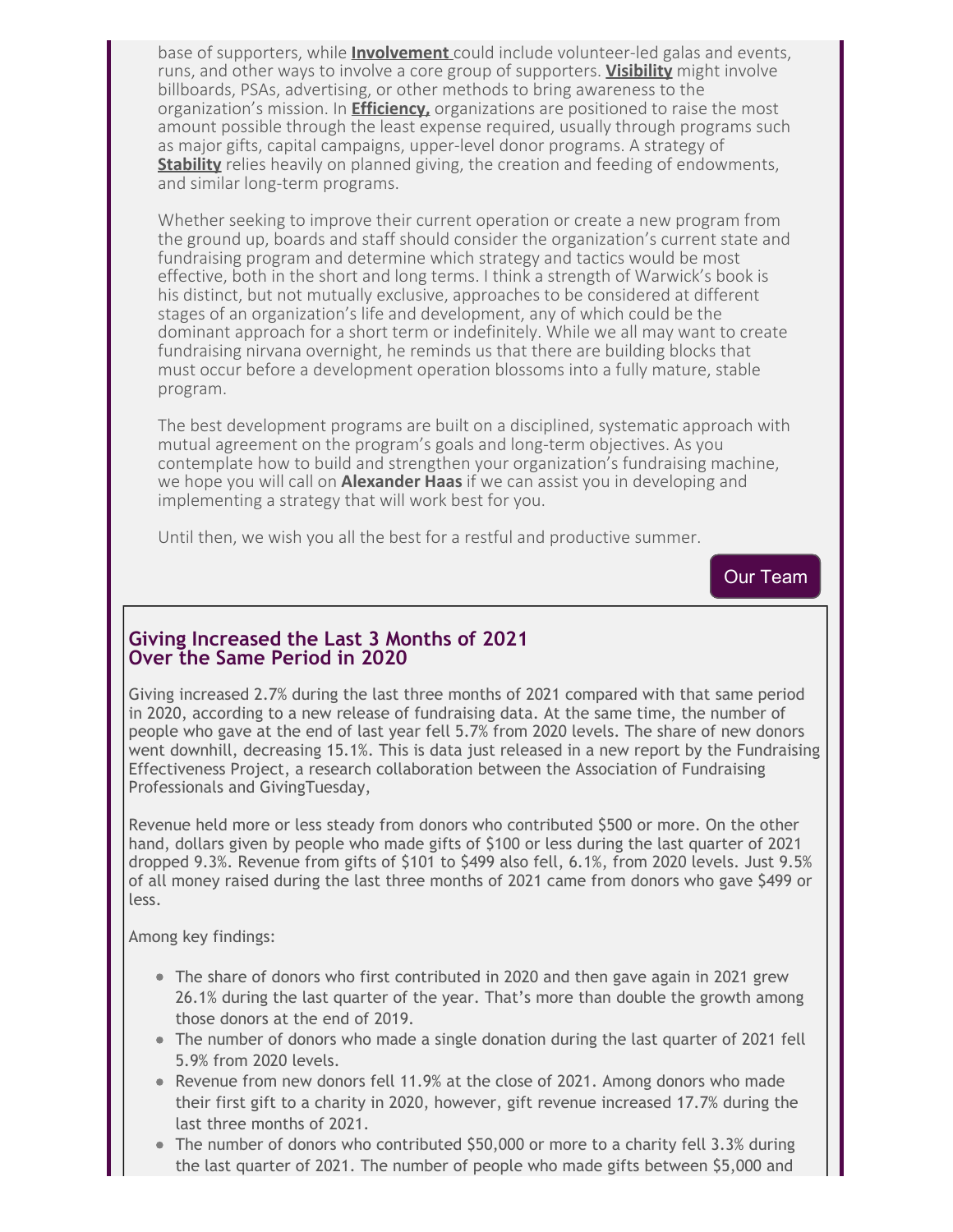\$49,999, however, grew 1.9% during the same period.

*COP, 4-20*

**Giving USA releases data for Giving in 2021, June 21. We will share the news the morning it's released when our President & CEO, David King, presents to the Atlanta Area Chapter of the Association of Fundraising Professionals. More to come.**

#### **Senate to Examine Dark Money in Fundraising**

Today, May 4, the Senate Finance subcommittee on Taxation and IRS Oversight will hold a hearing, but no description is offered beyond the title *Laws and Enforcement Governing the Political Activities of Tax Exempt Entities.* Even the witnesses who will testify are uncertain of its focus. It appears likely that subcommittee intends to raise concerns about "dark money" flowing through nonprofits, but Republicans plan to widen the scope of the hearing to highlight what they see as illegal political activities by charities and foundations. Could get interesting. *COP, 4-29*

#### **Instagram Adds Donate Button**

Meta Platforms Inc., formerly known as Facebook, expanded its offering of fundraising tools and now Instagram users can attach donation buttons to their Reels, turning the short videos into fundraisers. As it does for donations on Facebook and other Instagram content, Meta will collect and pass along the donations to the nonprofits at no charge, paying the processing fees itself.

More than \$6 billion has been donated on Facebook and Instagram since fundraising began on the platforms in 2015. Donations jumped \$1 billion in nine months in 2021, with 100 million creators and donors taking part in fundraising on the social-media platforms. The bulk of those gifts are coming from small donors. The majority of donations on Instagram in 2021 were under \$20. *COP, 4-19*

#### **In-Person & Virtual Event Attendees Both Likely to Donate**

Virtual attendees and in-person attendees are nearly equal in saying they would donate more than \$100 during an event, according to a new survey of 1,000 adults who attended a fundraising event.

#### Key Findings

- 21% of virtual attendees said they would kick in \$100 or more on top of event registration fees while 19% of in-person attendees said the same.
- More than a quarter said most events they attended between January 2020 and February 2022 were in-person events. A nearly equal share said they mostly attended events online.
- 96% of virtual event attendees said event experience was good or excellent, but 87% of in-person event attendees gave the same rating to their experience.
- Comedy shows, concerts, and other live events inspired 38% of respondents to say they'd attend in person, while 31% said they'd attend virtually.

[Our Facebook](https://cl.exct.net/?qs=b19eb9ffc0b5df491c313a0c4c64edf464acc247901f4f0f203f848ebac23f316748db100f2477fdfb4c7bfc45ce075b)

[Our Linkedin](https://cl.exct.net/?qs=b19eb9ffc0b5df49a03012f42e12911ce3908287ca6c01177cc1adc35587018acf215a80d700a72785e4256b66e3a935)

### **Welcome New Atlanta Area Client Partner**